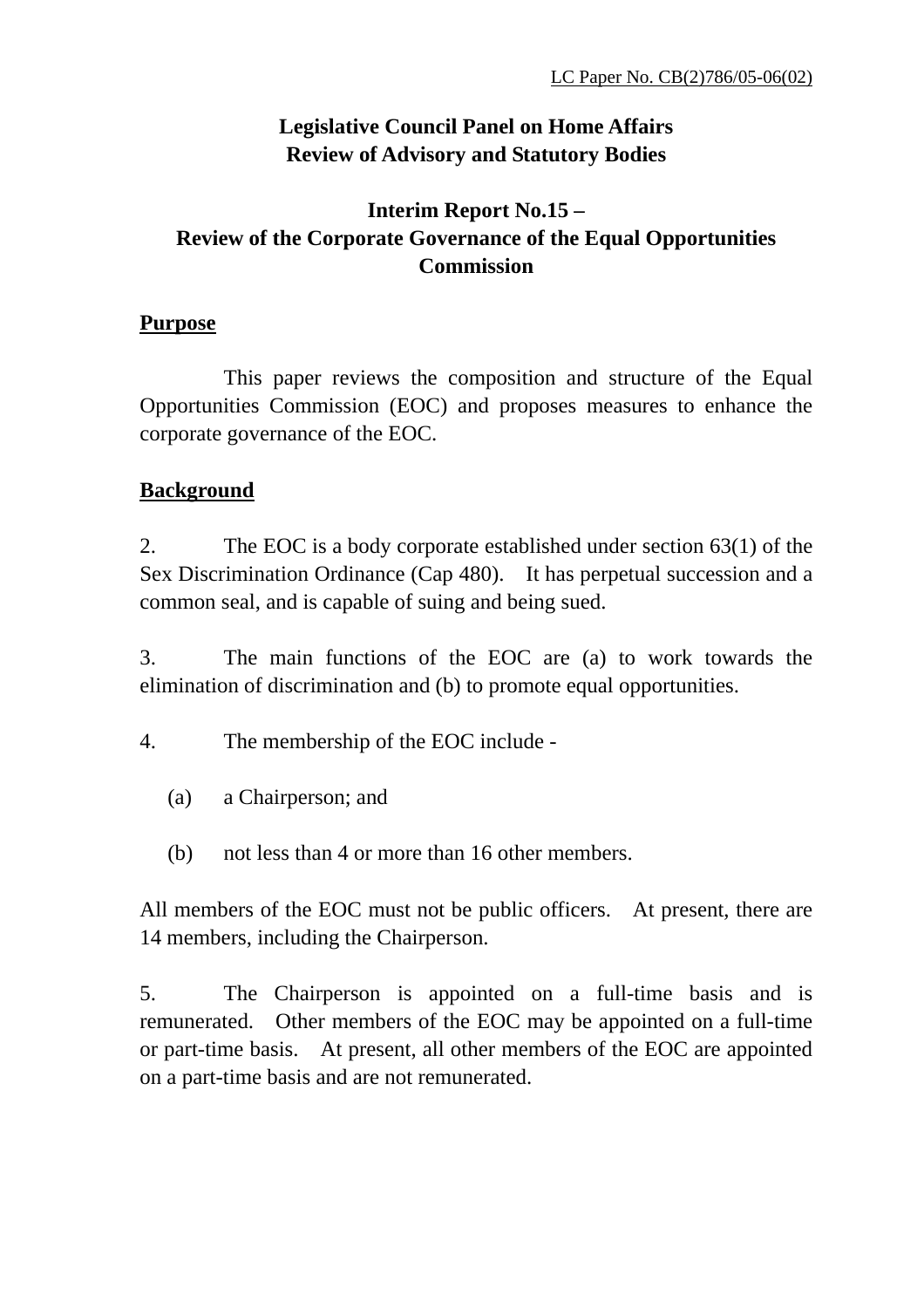#### **Review of Non-departmental Public Bodies**

6. Under our classification system for advisory and statutory bodies in the public sector, the EOC is a non-departmental public body. The review of the corporate governance of the EOC is conducted in this context.

- 7. Non-departmental public bodies have the following characteristics -
	- (a) they play a role in the processes of Government, but is not part of a Government bureau or department;
	- (b) they are not commercial enterprises, but they often operate on the basis of prudent commercial principles;
	- (c) they provide specific services usually provided by a Government bureau or department, or they carry out specific functions usually carried out by a Government bureau or department; and
	- (d) they enjoy a high degree of autonomy in its day-to-day operations; accordingly, they operate to a greater or lesser extent at arm's length from the Government.
- 8. There are now 15 non-departmental public bodies, namely
	- (a) the Board of Directors of the Applied Research Council;
	- (b) the Board of Governors of the Prince Philip Dental Hospital;
	- (c) the Consumer Council;
	- (d) the Council of the Hong Kong Academy for Performing Arts;
	- (e) the Employees Retraining Board;
	- (f) the Hong Kong Arts Development Council;
	- (g) the Hong Kong Examinations and Assessment Authority;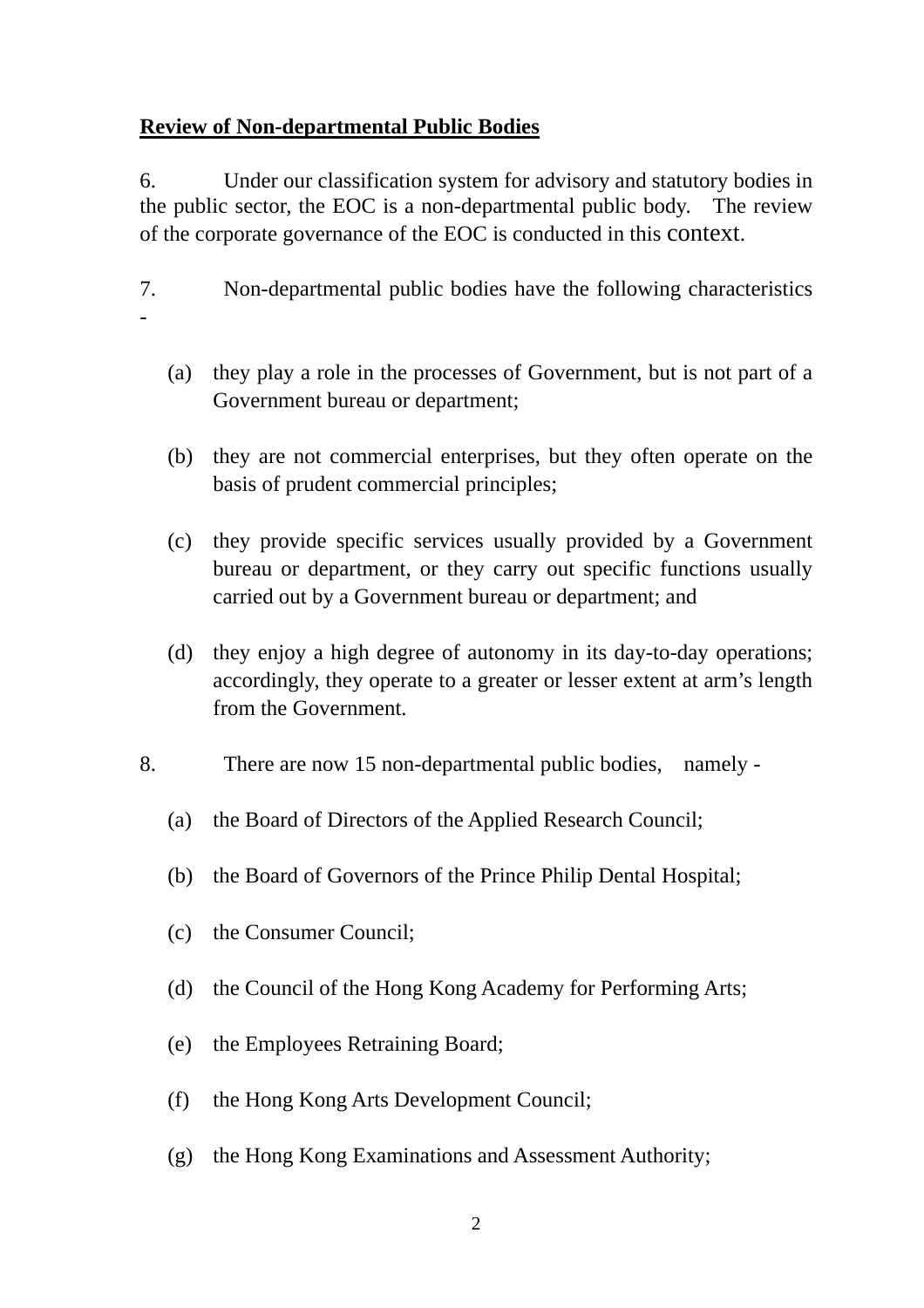- (h) the Hong Kong Housing Authority;
- (i) the Hong Kong Productivity Council;
- (j) the Hong Kong Tourism Board;
- (k) the Hong Kong Trade Development Council;
- (l) the Hospital Authority;
- (m) the Occupational Safety and Health Council;
- (n) the Vocational Training Council; and
- (o) the EOC.

9. All non-departmental public bodies are governed by a management board. However, there two types of boards -

- (a) a management board which consists of a part-time chairman and part-time members, supported by a chief executive officer who is the administrative head of the organization; and
- (b) a management board which consists of a full-time executive chairman and part-time non-executive members, with the executive chairman also being the administrative head of the organization.

10. We have completed a review of the corporate governance of non-departmental public bodies. Of all these public bodies, only the EOC has an executive chairman. The others all have a non-executive chairman and a chief executive officer who is the administrative head of the organization. The "non-executive chairman and chief executive officer" model is clearly the norm of good corporate governance. It provides an effective system of checks and balances. The corporate governance of the EOC is not in line with this norm. To enhance the corporate governance of the EOC, its policy-making function should be exercised by a management board consisting of a non-executive chairman and members and its executive function should be exercised by a chief executive officer who reports to the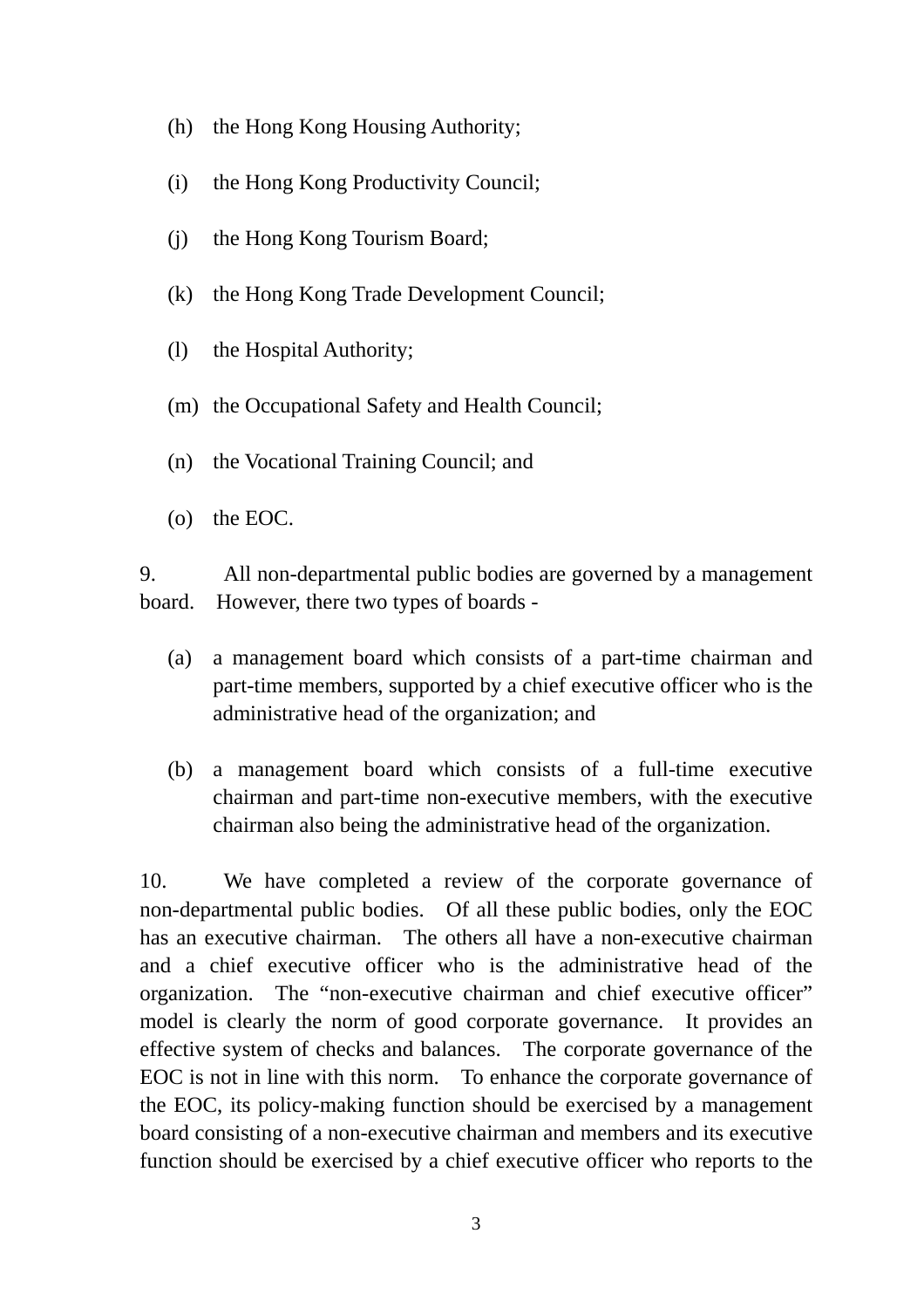board.

11. Other recent studies on the corporate governance of the EOC have also recommended the "non-executive chairman and chief executive officer" model for the EOC to ensure effective checks and balances and good corporate governance. One example is the study conducted by the Independent Panel of Inquiry on the EOC.

## **Independent Panel of Inquiry**

12. Incidents relating to the EOC from October to December 2003 received considerable public attention. In May 2004, an independent panel of inquiry was appointed to look into the incidents which had affected the credibility of the EOC and to make recommendations to restore its credibility.

13. In its report issued in February 2005, the Independent Panel of Inquiry has made 70 recommendations. Recommendation 15 states that –

> "We recommend that the posts of EOC Chairperson and the Chief Executive Officer (CEO) should be separated, and that the post of CEO should be reinstated. It is desirable that the Chairperson be a non-executive position appointed on a part-time basis."

We endorse this recommendation.

### **Proposal**

14. The composition and structure of the EOC is set out in the Sex Discrimination Ordinance. The Ordinance will have to be amended if the composition of the EOC is to be changed.

15. To enhance the corporate governance of the EOC, it is proposed that the Sex Discrimination Ordinance be amended:

- (a) so that the Chairperson of the EOC is no longer an executive chairman, but a non-executive chairman;
- (b) so that a non-executive member of the EOC may be appointed to be